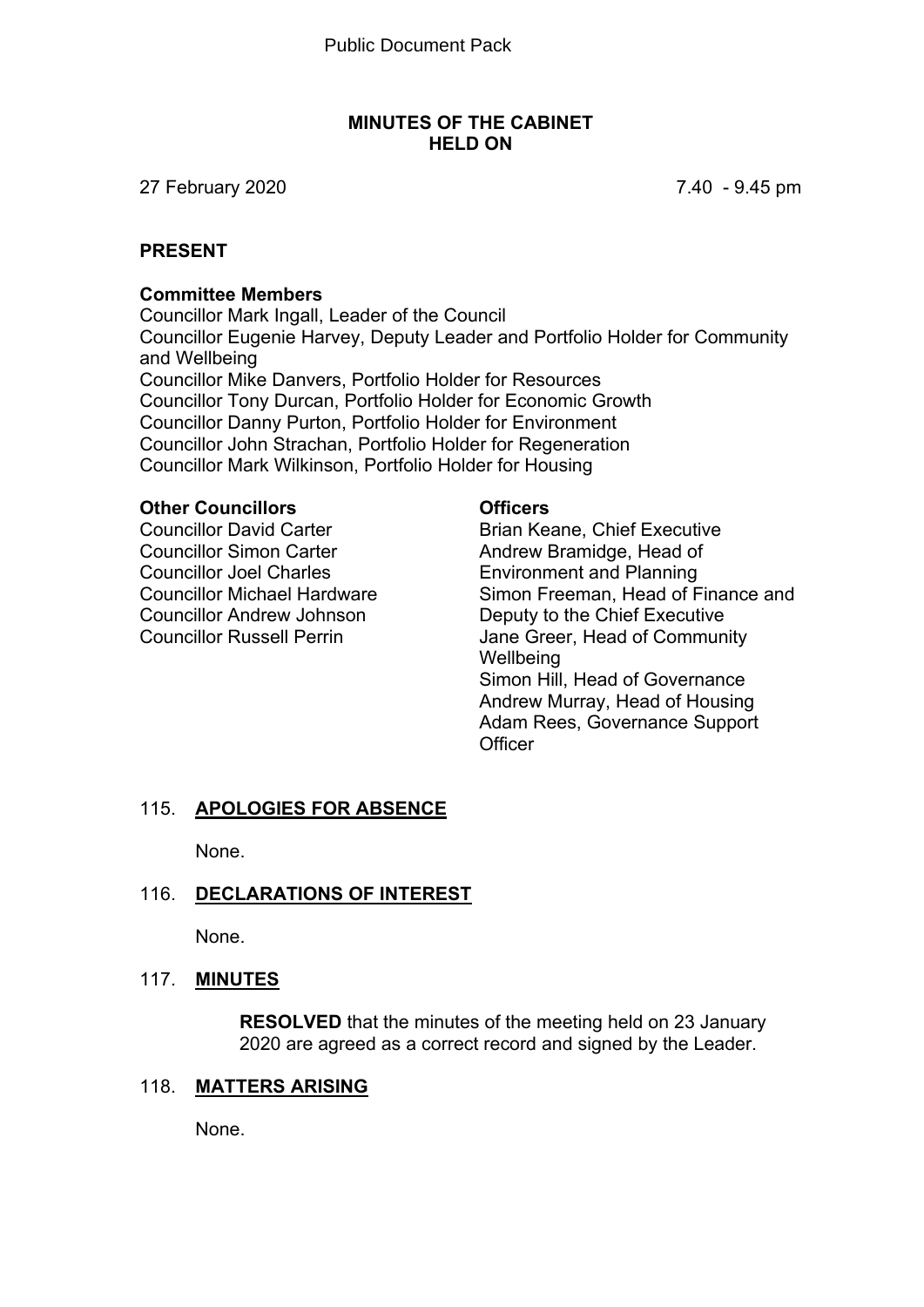#### 119. **WRITTEN QUESTIONS FROM THE PUBLIC**

The questions, together with the answers, are appended to the minutes.

#### 120. **WRITTEN QUESTIONS FROM COUNCILLORS**

None.

#### 121. **PETITIONS**

None.

#### 122. **FORWARD PLAN**

**RESOLVED** that the Forward Plan is noted.

#### 123. **RECENT RELEVANT DECISIONS TAKEN BY THE LEADER, DEPUTY OR PORTFOLIO HOLDER(S)**

**RESOLVED** that following decisions are noted.

- a) Portfolio Holder for Housing 11 February 2020
- b) Leader of the Council 18 February 2020

#### 124. **LOCAL DEVELOPMENT PLAN - MODIFICATIONS PRIOR TO CONSULTATION**

Cabinet considered a report which sought approval to begin a formal consultation on the Planning Inspector's Main Modifications, as well as a number of minor modifications to the Local Plan.

Proposed by Councillor Danny Purton (seconded by Councillor Mark Ingall) it was:

**RESOLVED** that Cabinet:

- **A** Approved the proposed Main Modifications to the Harlow Local Development Plan and the amendments to the Policies Map, as set out in Appendix B, C and D to the report, and provided authority that these now be subject to formal public consultation.
- **B** Delegated authority to the Head of Environment and Planning, in consultation with the Portfolio Holder for Environment and the Chair of the Local Development Plan Panel, to forward any responses received to the consultation to the Planning Inspectorate.
- **C** Noted the updated Local Development Scheme, as set out in Appendix E to the report, and approved it for publication.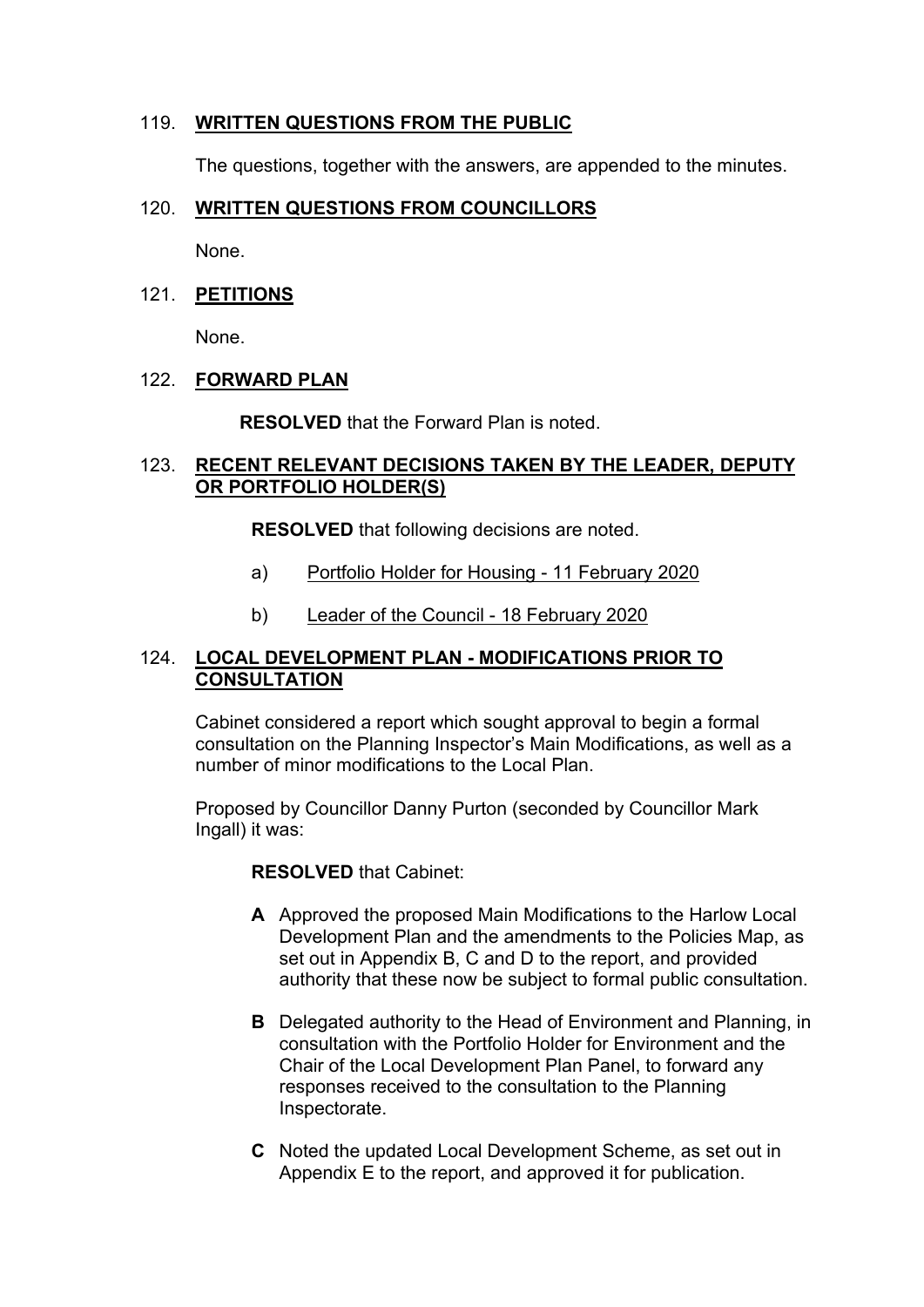#### 125. **TOWN CENTRE AREA ACTION PLAN - FINALISATION OF REGULATION 19 AND SUBMISSION TO PLANNING INSPECTORATE FOR EXAMINATION UNDER REGULATION 22**

Cabinet considered a report which sought approval to finalise aspects of the Regulation 19 of Town Centre Area Action Plan, and then to submit the Plan for inspection under Regulation 22.

Proposed by Councillor Danny Purton (seconded by Councillor John Strachan) it was:

#### **RESOLVED** that:

- **A** Approved the publication of the revised draft Town Centre Area Action Plan (as set out at Appendix A to the report), for the purposes of consultation under Regulation 19 of the Town and Country Planning (Local Planning) (England) Regulations 2012 (as amended).
- **B** Delegated authority to the Chief Executive, in consultation with the Portfolio Holders for Environment and Regeneration, to make and approve any minor or inconsequential amendments to the Town Centre Area Action Plan arising from the completion of ensuing technical documents and any further legal advice prior to formal publication.
- **C** Delegated authority to the Chief Executive, in consultation with the Portfolio Holders for Environment and Regeneration, following the consultation exercise, to submit the Town Centre Area Action Plan to the Planning Inspectorate for Examination under Regulation 22.

#### 126. **TOWN WIDE HMO ARTICLE 4 DIRECTION**

Cabinet considered a report to approve 12 month notification period for a subsequent Article 4 Direction which would remove permitted development rights from properties for conversion to Houses in Multiple Occupation.

Proposed by Councillor Danny Purton (seconded by Councillor Mark Wilkinson) it was:

#### **RESOLVED** that:

- **A** Covenants restricting the use of properties to single family dwellings be enforced, where applicable, with any variation to this being agreed by the Head of Environment and Planning, in consultation with Portfolio Holder for the Environment.
- **B** Cabinet approved the making of a non-immediate Direction under Article 4 of the Town and Country Planning (General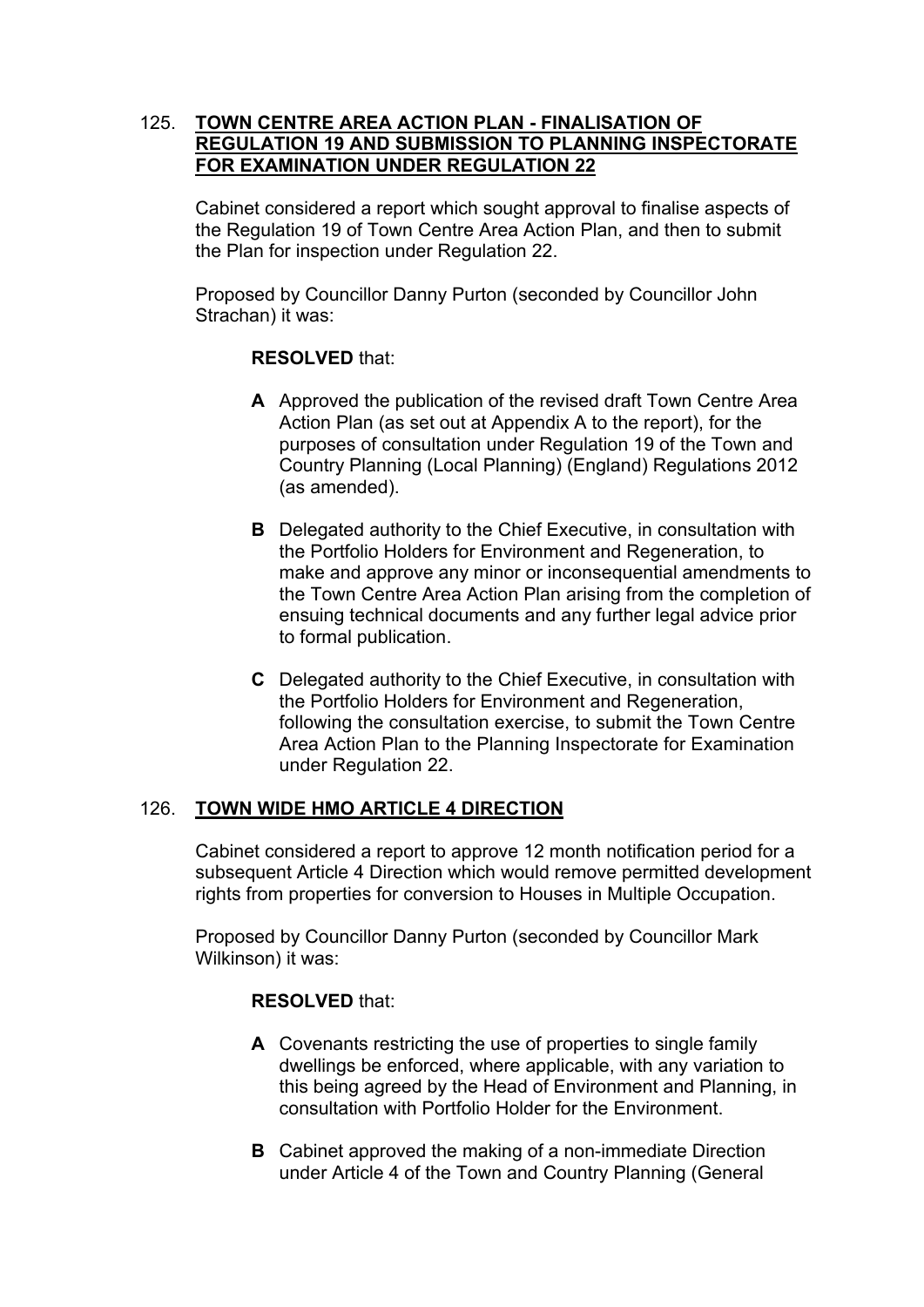Permitted Development) (England) Order 2015 across the whole District to remove permitted development rights from properties for conversion to Houses in Multiple Occupation.

**C** Cabinet agreed that the final decision on the implementation of the Article 4 Direction will be taken by Cabinet following the completion of the 12 month notification period.

## 127. **DISPOSAL OF MOBILITY HOUSE AND MOBILITY HOUSE ANNEX**

Cabinet received a report which sought approval to dispose of Mobility House and Mobility House Annex.

Proposed by Councillor John Strachan (seconded by Councillor Eugenie Harvey) it was:

#### **RESOLVED** that:

- **A** Declared Mobility House and Mobility House Annex (the Properties) are surplus to requirements.
- **B** Approved plans to dispose of the freehold interest in the Properties conditional upon the purchaser delivering a satisfactory scheme of redevelopment.
- **C** Delegated authority to the Head of Finance and Deputy to the Chief Executive, in consultation with the Portfolio Holder for Regeneration, to negotiate and finalise the terms of the disposal and (subject to being satisfied that it would be for the best consideration reasonably obtainable) thereafter procure the legal completion of the sale documentation.

#### 128. **CHARGING POLICY FOR PRE-APPLICATION ADVICE**

Cabinet received a report to approve the introduction of a charging scheme for pre-application advice.

Proposed by Councillor Danny Purton (seconded by Councillor Mark Wilkinson) it was:

#### **RESOLVED** that:

- **A** Approved the introduction of a charging scheme for preapplication planning advice in accordance with the proposed Charging Schedule and exemptions as set out at Appendix A, to take effect from 1 April 2020.
- **B** Delegated authority to the Head of Environment and Planning, in consultation with the Head of Finance and the Portfolio Holder for Environment, to review or update the Charging Schedule.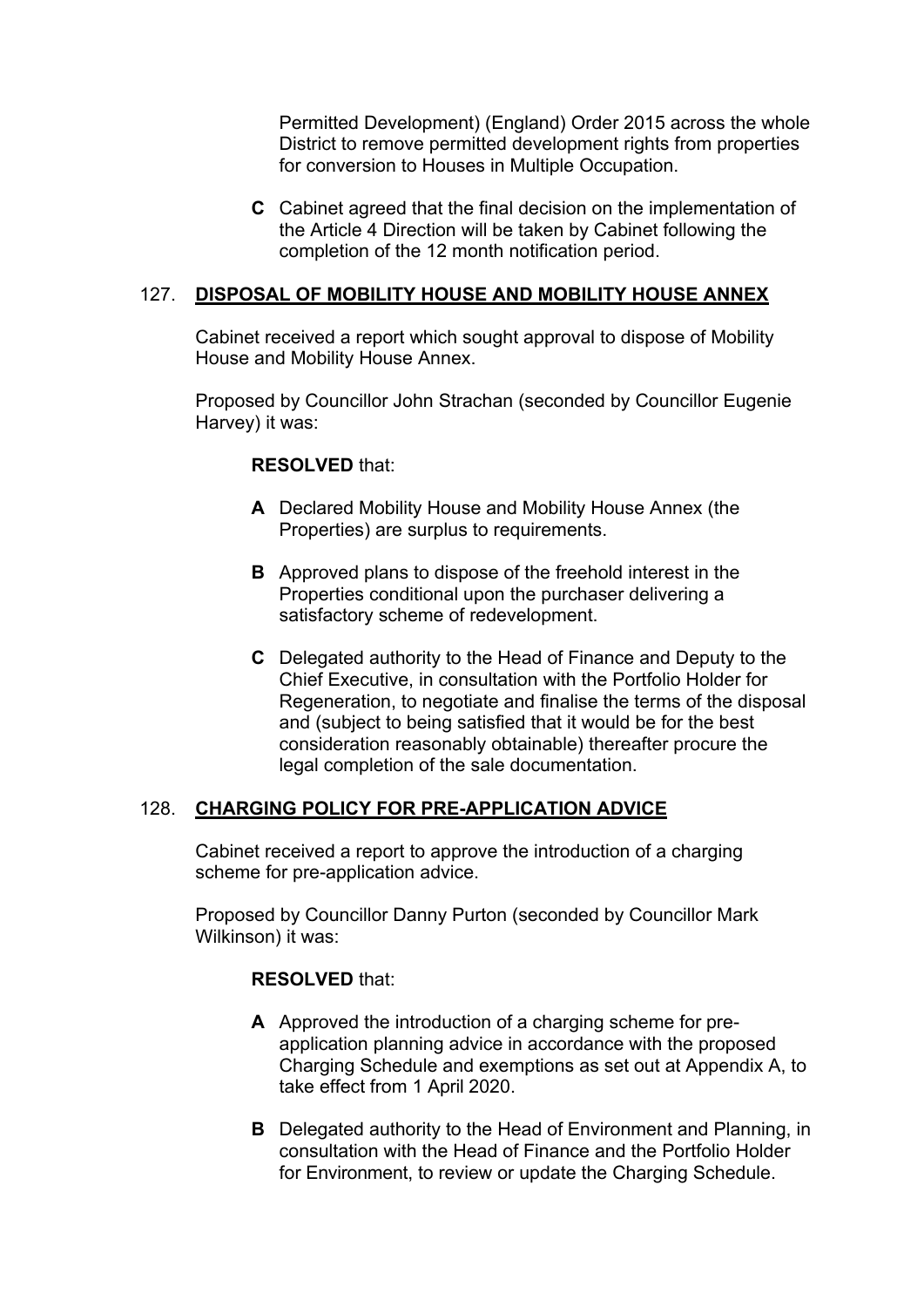**C** Delegated authority to the Planning and Building Control Manager, in consultation with the Head of Environment and Planning, to decide on the scale of the fees for any mixed-use developments on a case by case basis and clarify exemptions.

#### 129. **COMMUNICATIONS FROM COMMITTEES/WORKING GROUPS/PARTIES AND PANELS**

As the duration of the meeting would exceed two hours, it was agreed under paragraph 9.1 of the Council Procedure Rules that the meeting would continue until the remaining business on the agenda had been considered.

a) Recommendations from Religious Diversity Working Party

Cabinet considered the recommendations from the Religious Diversity Working Party.

Proposed by Councillor Eugenie Harvey (seconded by Councillor Mark Ingall) it was:

**RESOLVED** that the Action Plan, attached as Appendix 1 to the report, be approved.

## 130. **MINUTES OF PANELS/WORKING GROUPS**

**RESOLVED** that the minutes of the following meetings are noted.

a) Minutes of meeting Tuesday, 19 November 2019 of Housing Standards Board

#### 131. **MATTERS OF URGENT BUSINESS**

None.

LEADER OF THE COUNCIL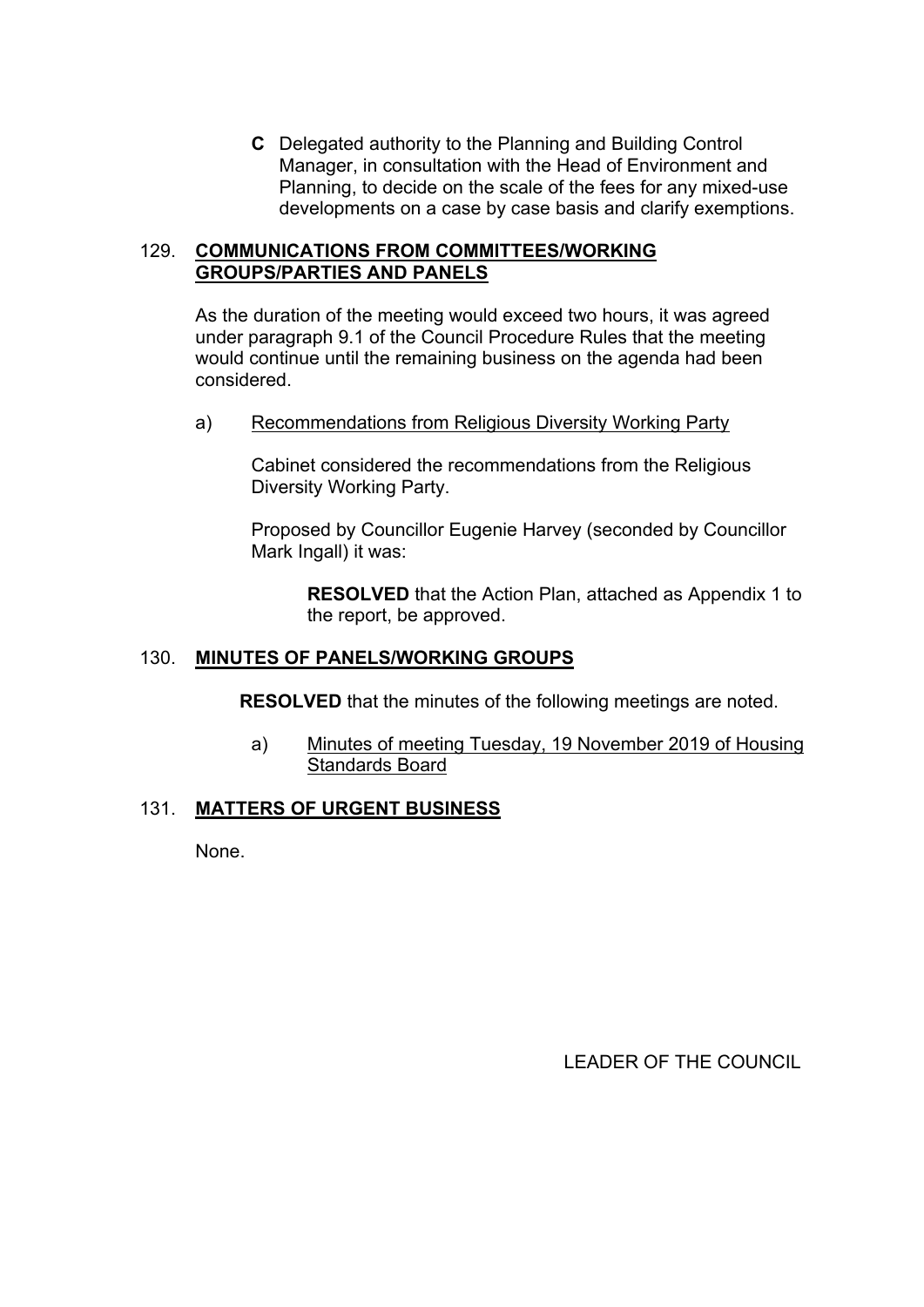# **Cabinet – 27 February 2020 Questions from the Public**

## **1 Mr David Forman to Councillor Mark Ingall, Leader of the Council**

In response to the BBC's Panorama programme aired on 3 February regarding the conversion of office blocks to temporary accommodation, much reaction has centred on ending Permitted Development Rights to convert offices.

Consequently, does the Leader of the Council agree:

- a) That a more fruitful discourse would be to formulate a national plan for large scale investment in affordable and, in particular, social rented accommodation;
- b) That one solution is offered by the National Housing Federation in its report 'Capital grant required to meet social housing need in England 2021 – 2031' published in June 2019, that details a viable financial model for building 137,059 affordable homes, of which 80,285 are social rented, each year for ten years from 2021. This would require Government capital grant funding of £12.8bn per year at 2019/20 prices, producing an average grant funding rate of 44% of total scheme costs;
- c) That the National Housing Federation are correct about the necessity of this scale of building and Government investment when it says: "Given the pressures facing the housing market, it is also the only route to reaching the Government's target of building 300,000 homes per year"?

#### **Reply from Councillor Mark Ingall (Leader of the Council):**

The problems that have arisen from some of the Office block conversions in Harlow have their roots in Government Policy. Since the introduction of Universal Credit there has been a significant rise in homelessness resulting in increased demand for temporary accommodation.

The decision in 2016 to freeze the Local Housing Allowance Cap, that limited the maximum rent a Council could pay to the bottom third of the market in its area at a time when rents were rising fast, has meant that many Councils can no longer find any accommodation within their borders that they can legally afford to rent for those on housing benefit.

Permitted Development Rights, agreed in 2013 allowing for the conversion of office blocks into residential accommodation without planning permission, has enabled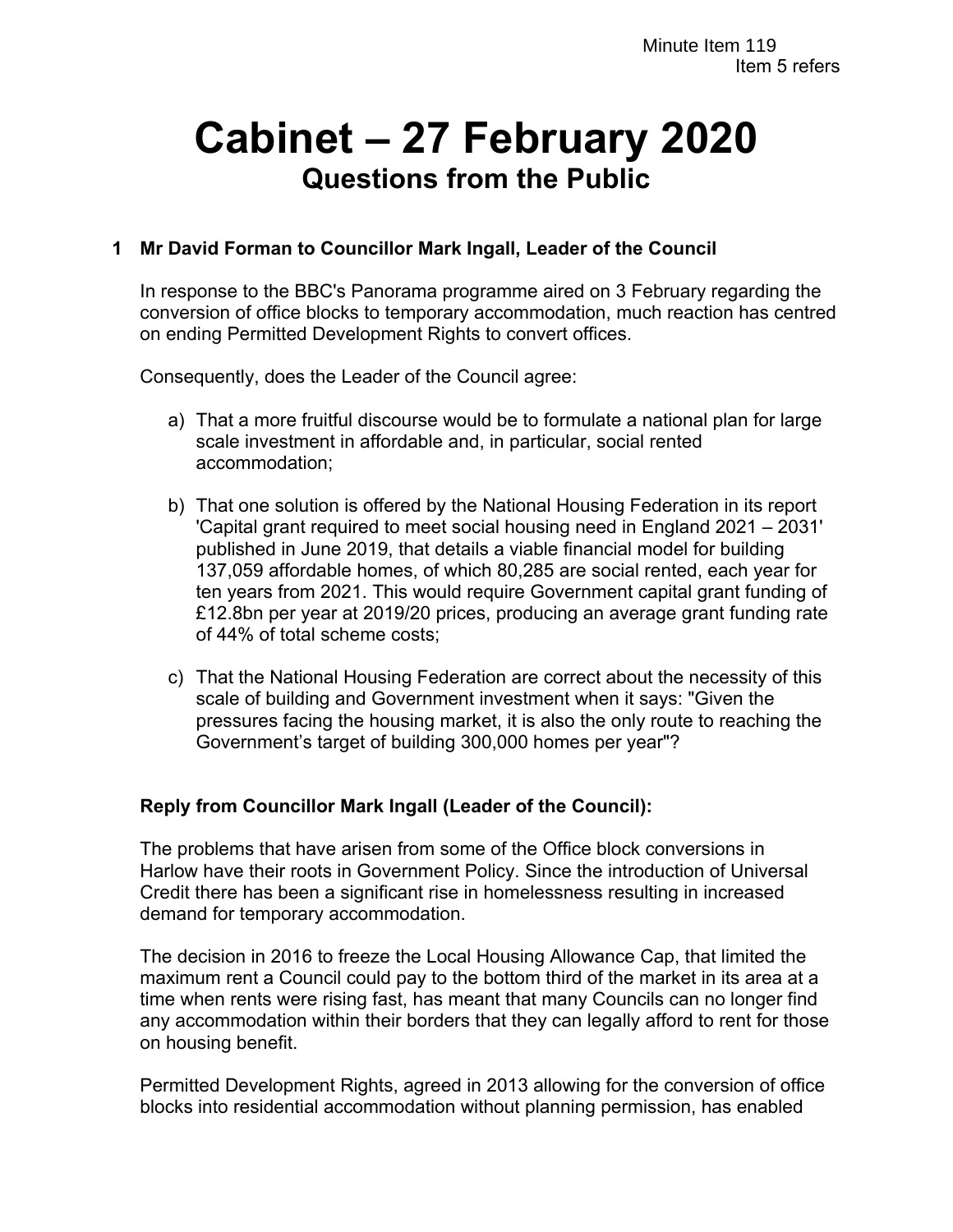private companies to cash in on the problems caused by Universal Credit and the Local Housing Allowance Cap and provide accommodation that often falls short of decent space standards. The profits these companies make from housing benefit relies on a model of full occupancy hence their less than scrupulous vetting of the mix of tenants they house.

You are entirely right that a national plan for large scale investment is the only long term answer to solving the national housing crisis and that the National Housing Federation solution makes some sense.

## **Supplementary Question from Mr David Forman**

What will Harlow Council do to support people behaving in an anti-social manner who may well have been traumatised by their displacement to our town?

## **Supplementary Reply from Councillor Mark Ingall, Leader of the Council:**

For some time Harlow Council has adopted a multi-agency approach to help identify and support families through the transition period.

The police do work with landlords to support and deal with matters relating to antisocial behaviour

Harlow Council also produce a leaflet that helps families and other households through the transition period. This signposts to services and facilities available and helps those new to the town settle into their new community.

#### **2 Mrs Sheila Sullivan to Councillor Mark Wilkinson, Portfolio Holder for Housing**

At present all Houses in Multiple Occupation (HMO) in Harlow need to be licensed by the local authority. This ensures all HMO tenants are protected and all landlords are treated equally. Large HMOs (5 or more occupants) are licensed under the Statutory Licensing Scheme. Small HMOs (4 or fewer occupants) are licensed under the Additional Licensing Scheme which Harlow Council established in April 2015.

That scheme expires in April 2020, but can be renewed. As the Council's website explains, it just needs to advertise its intention to establish an Additional Licensing Scheme for 10 weeks before bringing it into force. Together the Statutory and Additional Licensing Schemes also provide a database for future planning decisions looking to control the frequency of HMOs in a community.

Does Harlow Council plan to renew the Additional Licensing Scheme when the present one expires in April 2020?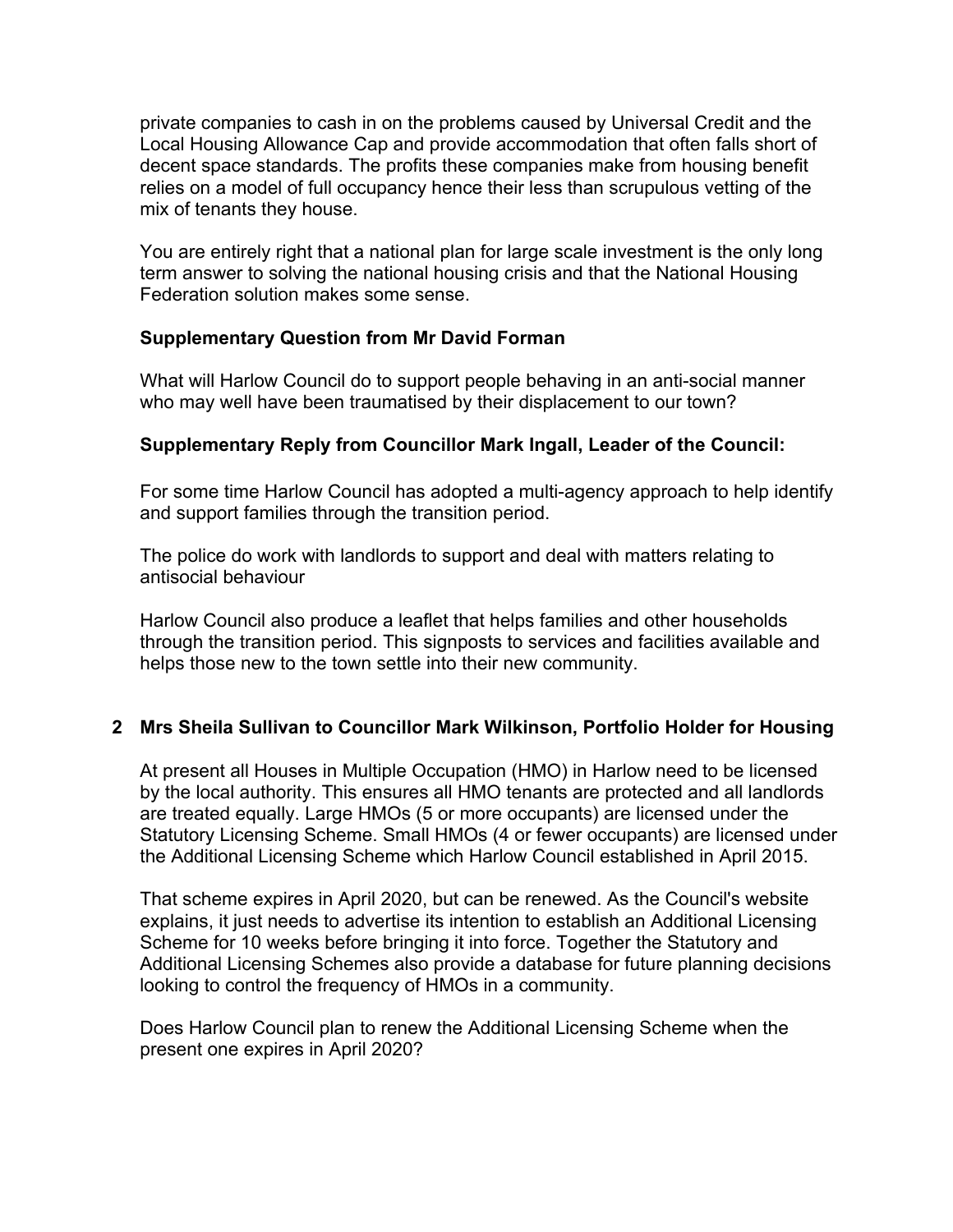#### **Reply from Councillor Mark Wilkinson (Portfolio Holder for Housing):**

Nearly every HMO that was covered by the five-year Additional Licensing scheme adopted by the Council is now subject to national mandatory licensing under Part 2 of the Housing Act 2004, since the definition of HMOs to be licensed in that way was changed by central government with effect from 1 October 2018. The new requirement extends to HMOs that are occupied by five or more people in more than one household. The Council's Additional Licensing scheme applied to HMOs occupied by two or more people.

In practice six smaller dwellings with fewer than five residents were included in the Council's Additional scheme, which will not need to be licensed under the national mandatory licensing powers. Once their current licenses expire these dwellings would not need to be licensed in future, unless another new five-year Additional Licensing scheme were put in place specifically to bring that about. To designate their areas for an additional licensing scheme a Local Housing Authority has a statutory obligation to show that a significant proportion of the HMOs in question are being managed sufficiently ineffectively as to give rise, or to be likely to give rise, to one or more particular problems either for those occupying the HMOs or for members of the public, and that other measures to address the particular problems will not be sufficient. Further, designation of areas for such Additional Licensing schemes is subject to confirmation by central government.

There is not at this time substantive evidence of such particular problems associated with the small number of small HMOs in question so as to satisfy the statutory requirements for proposing such a designation. In these circumstances, and in the light of the fact that government has quite recently considered which HMOs ought to be licensed by default when extending the mandatory requirements, and has determined that such smaller HMOs would not be included, it appears most unlikely that central government would approve such a designation. For these reasons the Council has no current plan to introduce a further Additional Licensing scheme.

The dwellings concerned have however been brought to the Council's adopted standards for fire safety and standard amenities, and remain subject to inspection and remedial action where necessary even though they will no longer be licensed. The Council will keep the position under review in case circumstances change.

#### **Supplementary Question from Mrs Sheila Sullivan**

I am concerned that there is a loophole within the system. What will the Council do about this?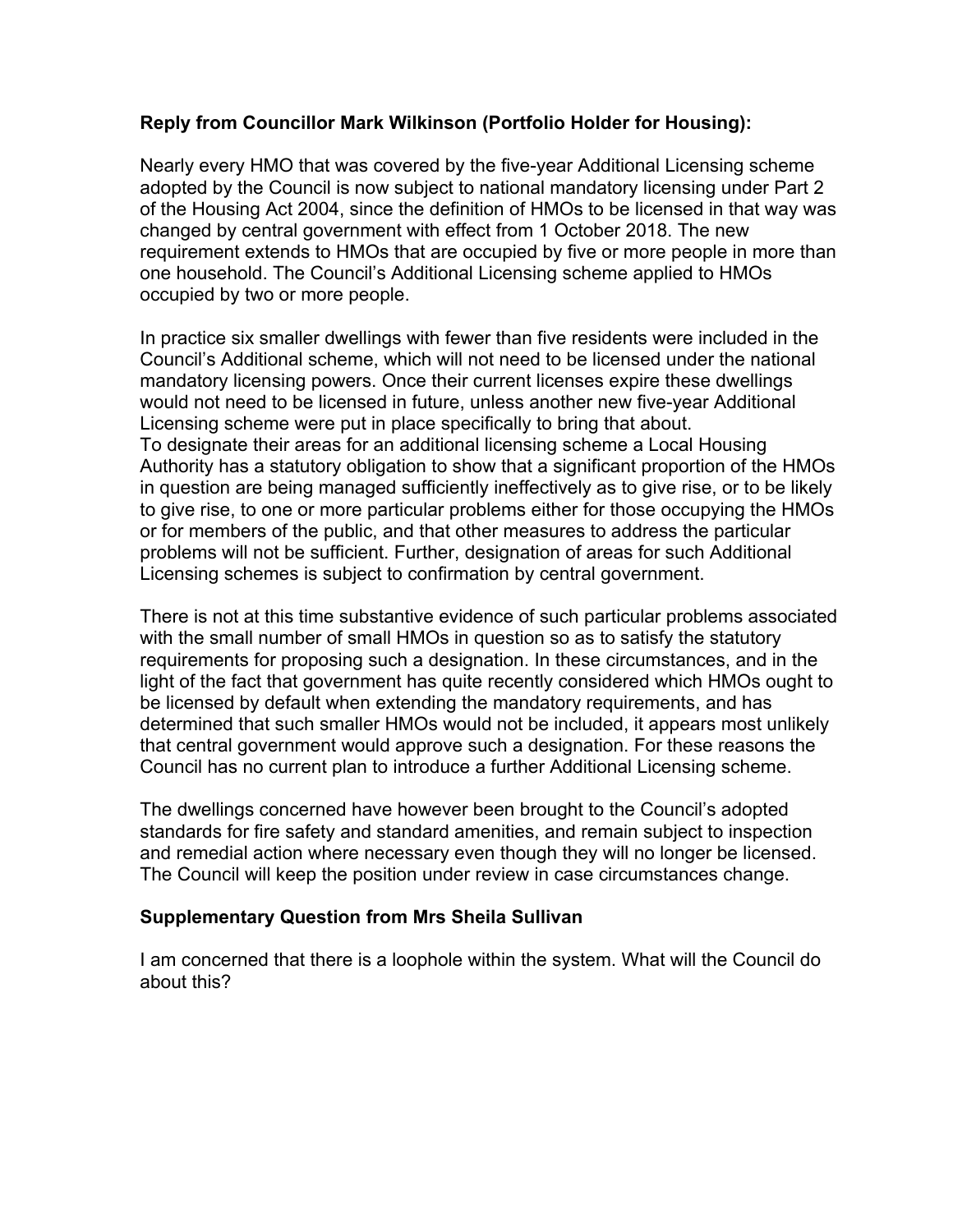#### **Supplementary Reply from Councillor Mark Wilkinson, Portfolio Holder for Housing:**

Whilst smaller HMOs do not tend to have the same negative effects as larger ones, we will keep the situation under review.

## **3 Mr Nicholas Taylor to Councillor Mark Ingall, Leader of the Council**

The Harlow and Gilston Garden Town Plan will see hundreds of homes being built on Green Belt land to the west and south west of Harlow, clearing away many acres of greenhouses used for food production, jeopardising the importance of the Lee Valley as a food production area. The Lee Valley Growers Association formed in 1911 formally objected to the Plans of Epping Forest DC at the Local Plan examination.

The Harlow Alliance Party are aware that a number of the land owners of this land, some of whom have had businesses there for many decades, do not want to sell their livelihoods and then try to find land which someone else might want to sell to be used for food production.

Can you tell me why this Labour controlled Council are in favour of building on the green belt, the destruction of local businesses and jobs and the loss of food production, threatening the importance of the Lee Valley as a centre of food production in this country?

## **Reply from Councillor Mark Ingall (Leader of the Council):**

The sites referred to are located within Epping Forest District and so are contained within Epping Forest District Council's Local Plan. The Lee Valley Growers Association should refer their concerns to Epping Forest District Council.

Policy E3 in the EFDC draft Local Plan specifically provides policies to promote and protect the glasshouse industry in the Lee Valley with an aim of increasing production by 20% in the Local Plan period. It should also be noted that the land within the Water Lane masterplan area has been consistently promoted by the landowners for inclusion within the Plan and for future residential-led development.

## **4 Mr Nicholas Taylor to Councillor Mark Ingall, Leader of the Council**

In view of the response to my questions last month, it is clear that come the end of the current Local Plan period in 2033, that despite Harlow Council's house building programme, it will have less homes that it did in 2012. The Plans of neighbouring authorities for new homes on Harlow's borders will not see any Council owned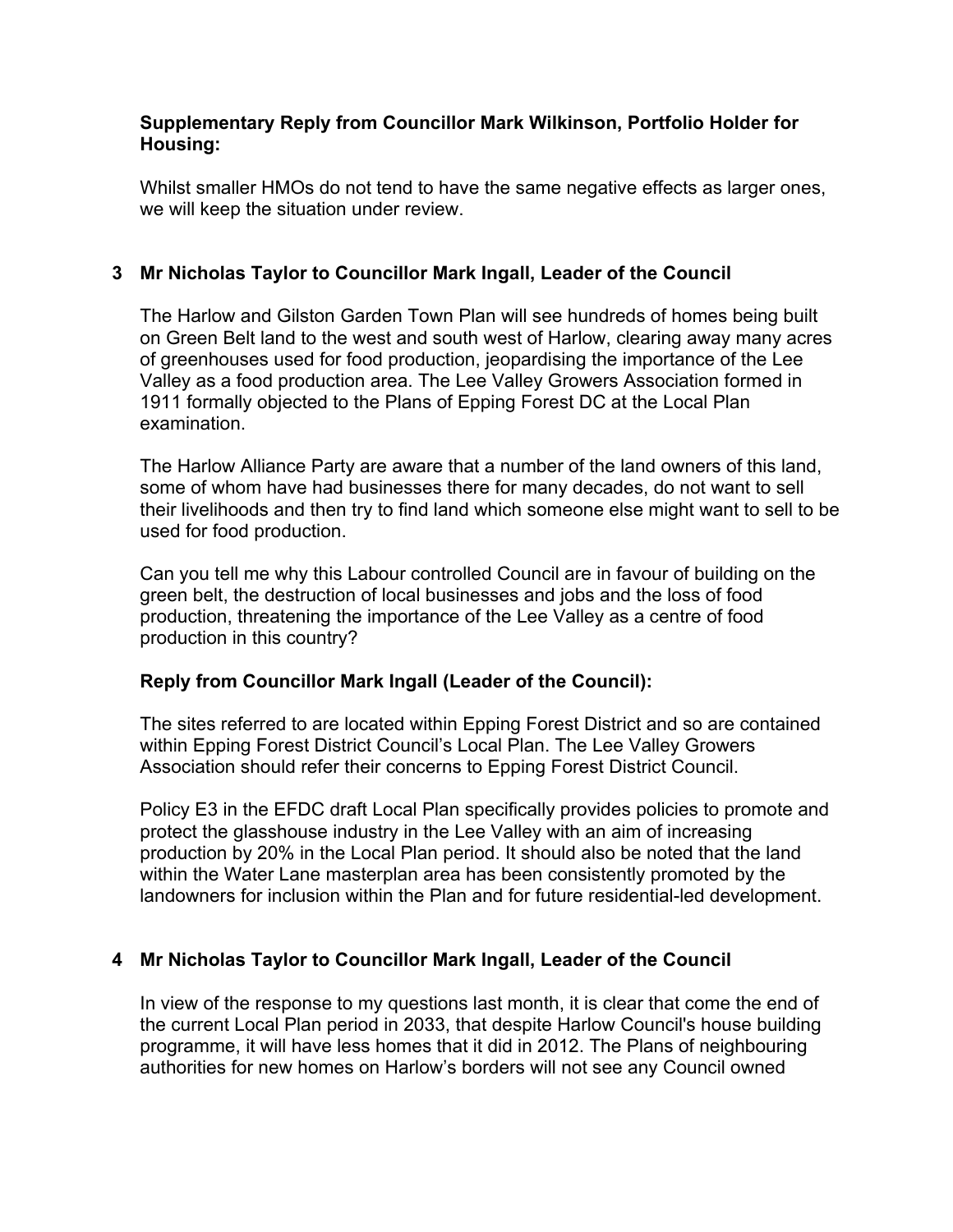homes built, at best a small number of the overall number of new builds may be owned by Housing Associations.

Can you explain how these Plans help the thousands of families living locally, desperate for a Council home, who will never be able to afford to buy even a so called "affordable" home?

## **Reply from Councillor Mark Ingall (Leader of the Council):**

In 2012 Harlow had a stock of 9,824. In 2019 the stock had fallen to 9,180, a reduction of 644 properties over a seven year period. The local plan provides for 10,620 new homes, with the policy being that 30% of these should be available as affordable housing.

## **Supplementary Question from Mr Nicholas Taylor**

Of the 10,620 homes, how many will be publically owned, rented properties?

## **Supplementary Reply from Councillor Mark Ingall, Leader of the Council:**

It is too early to say.

## **5 Mr Alan Leverett to Councillor Mark Ingall, Leader of the Council**

The outcome of the Inspectors examination of Harlow Council's Local Plan will be known later this year. It is noted that the Council produced a document a couple of months ago which set out how it was going to engage with residents in the future.

Harlow Council will very soon now need to consult residents about the changes which the Inspector finally makes to The Local Plan. Can you give specific examples of what residents can expect to be different as a result of the recent undertaking compared with the consultation it carried out with residents during the 4 year period that it took to construct it's Local Plan?

#### **Reply from Councillor Mark Ingall (Leader of the Council):**

The latest phase of creating Harlow's Local Plan now provides certainty to local residents. Previous consultations, over several years, have focussed on looking at options for growth locations. The conclusion of this process now fixes these and so residents of Harlow will have certainty about which areas of the town will be available to be developed and which will not.

In terms of what will be different in the Local Plan, the Inspector has removed seven sites from the list of sites allocated for housing development and so these will now remain as green space. There are also a number of minor amendments to Green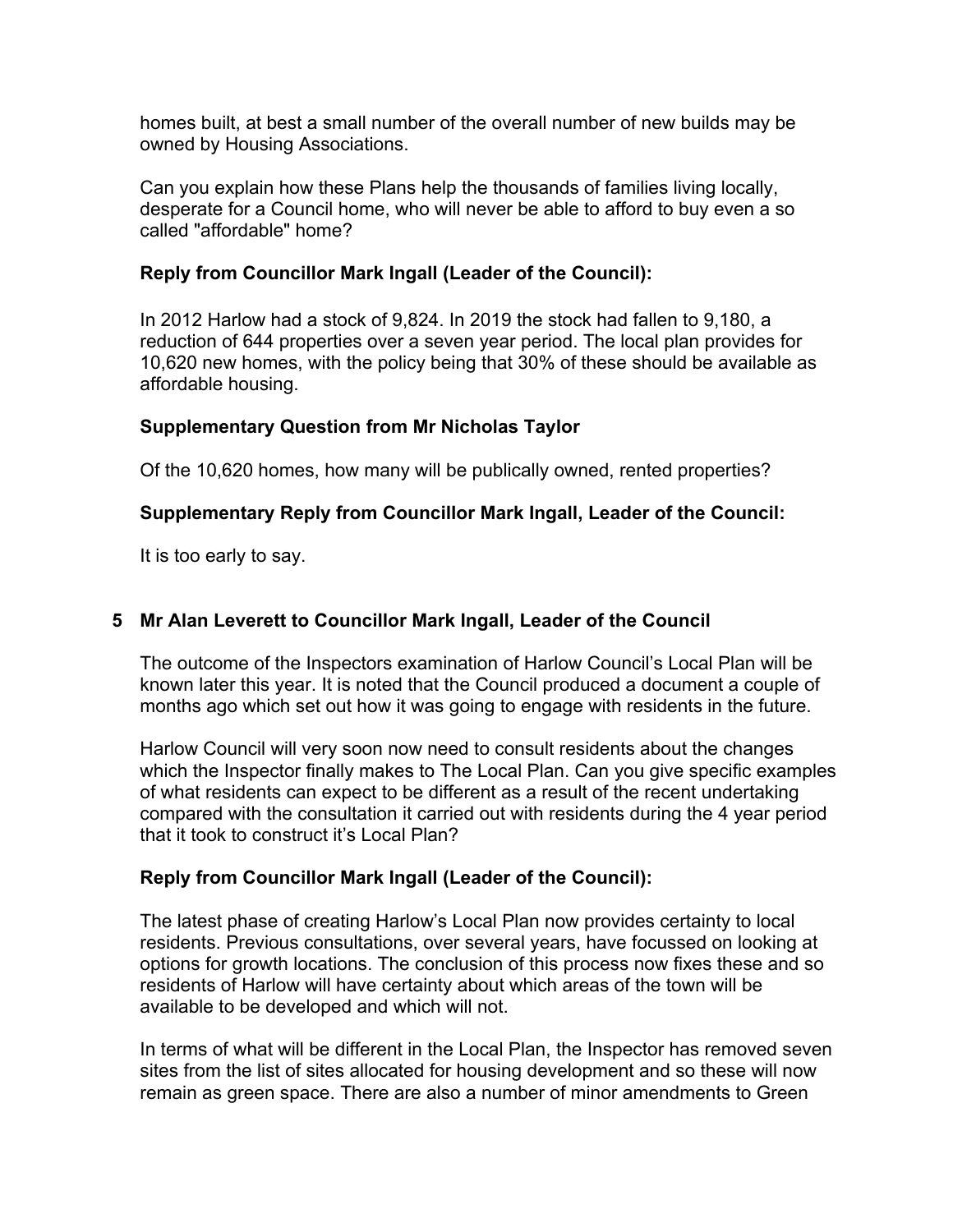Belt boundaries in Harlow and there is a new policy requiring developments to contribute to the health and wellbeing of the town.

## **6 Mr Alan Leverett to Councillor Mark Ingall, Leader of the Council**

Councillors from both Parties as well as Harlow residents have expressed concerns about the plight of many of the residents uprooted from the area they live to be placed in office conversions in Harlow often miles from their extended families and support network. The hope must be that councils will cease this practice.

If this was ever the case, do you or indeed the Council have any thoughts about what these office conversions will be used for in the future?

## **Reply from Councillor Mark Ingall (Leader of the Council):**

The Council does not own any of the buildings that have been converted to residential use and so cannot control their future use unless Permitted Development Rights are ended and they become subject to planning control. In the event that this does happen it is hoped that some may be suited for conversion to better quality residential development or that those in industrial areas can be re-converted back to employment use.

## **7 Mrs Sue Lydamore to Councillor Mark Ingall, Leader of the Council**

Many residents have expressed concerns that at the same time as Occasia House has remained empty for a considerable period, there are homeless families being placed in unsatisfactory accommodation and individuals are living on the street.

Are you able to give an update on what is the future of this building and has the Council given any thought about purchasing it and converting it into family sized homes for people on Harlow Council's Housing Register?

#### **Reply from Councillor Mark Ingall (Leader of the Council):**

Harlow Council is discussion with the owners of the building regarding its future use. This dialogue is ongoing and for commercially sensitive reasons it is not possible to give more information on the progress of these discussion at this time.

## **8 Mrs Sue Lydamore to Councillor Mark Ingall, Leader of the Council**

The towns Masterplan of the 1940's envisaged that the towns hospital would be sited in the centre of town, giving easy, quick access to as many residents as possible. Over a decade later this proposal had stood the test of time and the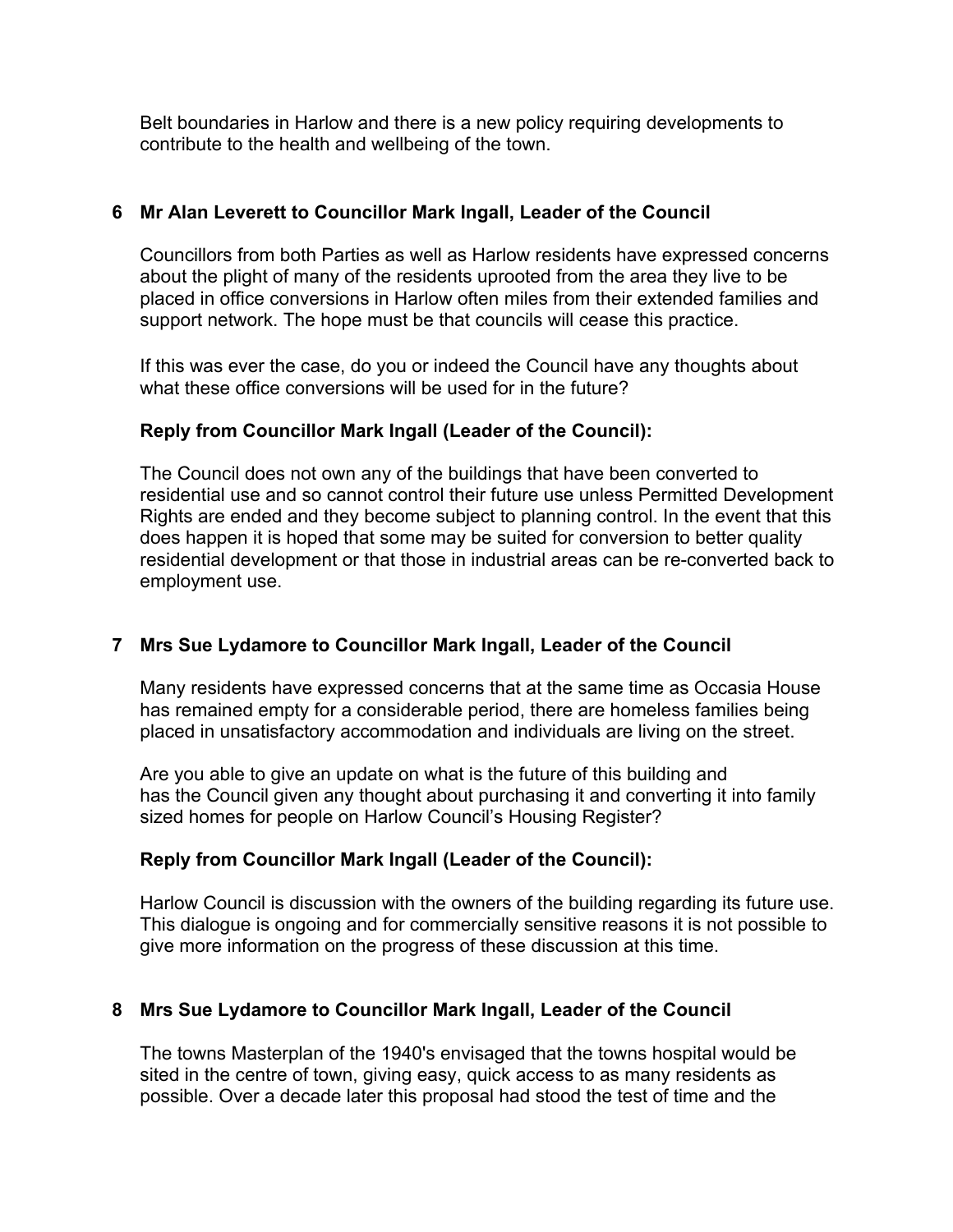hospital was built as originally proposed. Early responses to a survey presently being carried out by The Harlow Alliance Party show that 66 % want the new hospital to be located on it's present site.

Can you advise me what is Harlow Council's preferred option, building a new hospital on the present site or near to the new junction 7a some 3 miles from the present site?

## **Reply from Councillor Mark Ingall (Leader of the Council):**

Whilst there are many strong arguments to rebuild the hospital on it current site, there are also strong arguments for a new hospital to be built on a new site. Harlow Council, working with the MP for Harlow, have taken the view that what matters is that Harlow has a new hospital. Ultimately the location of the new hospital is a decision that will be made by the PAH trust and the Department for Health.

## **9 Mr Steve Dean to Councillor Mark Ingall, Leader of the Council**

At last year's examination of Harlow Council's Local Plan, an officer of the Council, was asked about the consultation which the Council had carried out with residents living near those sites being considered for building homes on them. The officer stated that the Council had employed a business to do this, the responses then formed one element of the matrix used to determine whether the sites should remain on the list. Having spoken to hundreds of residents living near these sites, members of the Harlow Alliance Party have yet to come across anyone who was approached on this subject.

Can you tell me how many residents were consulted at each site, whether it be at the first stage when hundreds of sites were identified, the second stage when the number was less than eighty or the final stage for just 20 sites, and when this took place?

#### **Reply from Councillor Mark Ingall (Leader of the Council):**

Consultants LUC undertook an Open Spaces Study which included the auditing of open spaces across the district. As part of this, public consultation was undertaken in a number of ways, in order to try and reach a broad range of Harlow residents:

- a) 850 individuals were contacted to take part in a telephone interview;
- b) a letter was sent to 4,000 residents, local groups and stakeholders to asking them to participate in the study by filling in a questionnaire;
- c) two workshops were undertaken for local residents and local groups;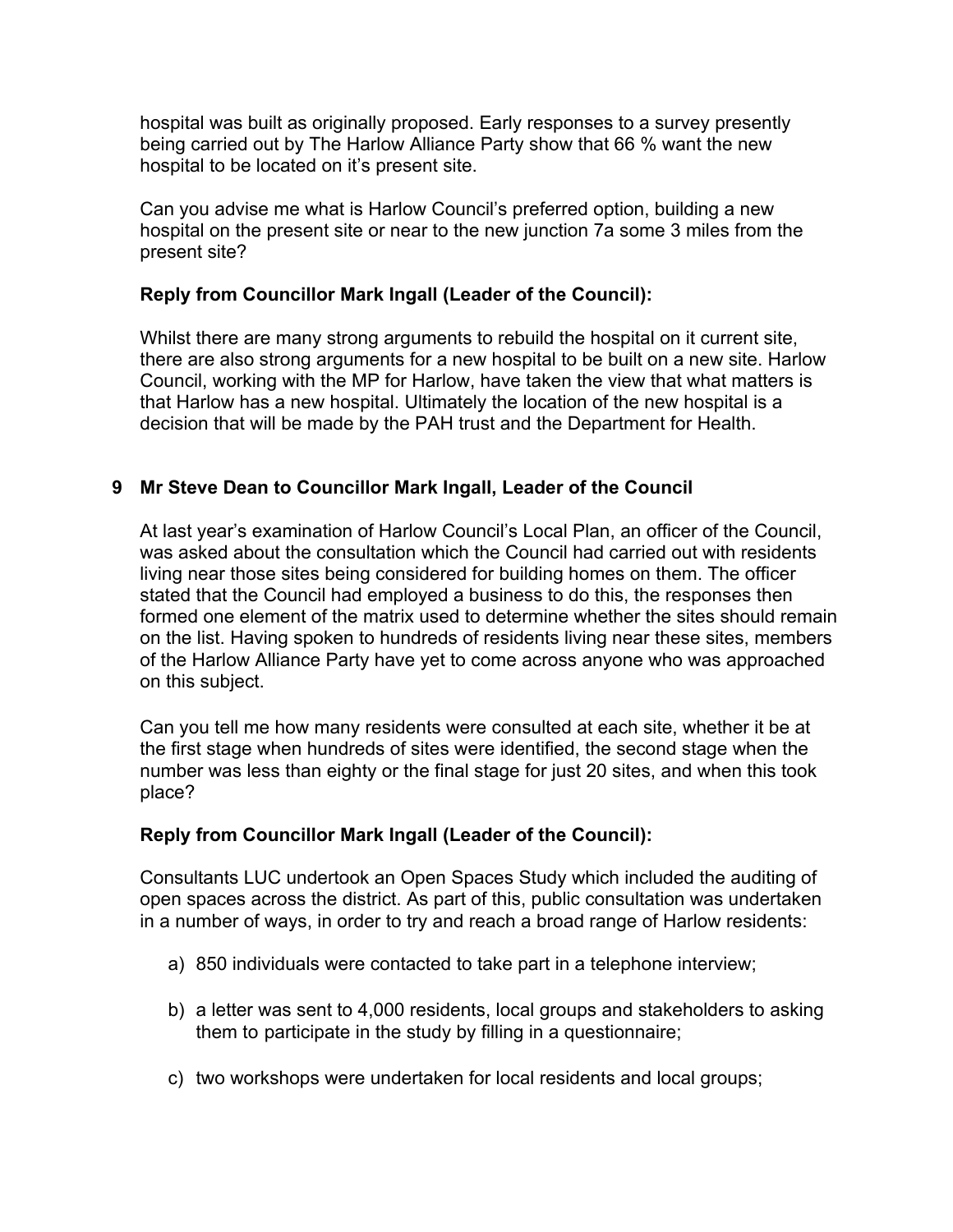- d) two focus groups were undertaken focusing on underrepresented groups;
- e) a total of 356 responses were received from the questionnaire and telephone interviews (118 phone and 238 questionnaires). In addition to this were detailed views of those individuals that attended the two workshop events and the two focus groups (which targeted children and young people).

In terms of the Local Plan, in addition to exhibitions, press notices/articles, website notices, notices in local libraries and the Civic Centre, the following numbers of people were sent notification letters/emails at each stage of the Local Plan production:

- a) Issues and Options stage approximately 1,800 contacts;
- b) Emerging Strategy and Further Options stage approximately 2,381 contacts;
- c) Development Management Policies stage approximately 2,231 contacts; and
- d) Pre-Submission Publication stage approximately 2,800 contacts.

The contacts comprised consultees on the Council's database, including individuals who expressed an interest, environmental organisations, resident associations and adjoining Councils.

#### **10 Mr Steve Dean to Councillor Mark Ingall, Leader of the Council**

Back in the 1990's Harlow Council carried out work to a number of sites around the town to stop travellers from occupying Council land. In view of the recent case involving Bromley Council, Harlow Council may find they are unable to get a further injunction against travellers setting up encampments in Harlow when the existing legal restriction expires in June of this year.

Has the Council any plan in place to carry out physical works around the town to stop travellers from being able to gain access to sites which they have used before?

#### **Reply from Councillor Mark Ingall (Leader of the Council):**

The procedure Bromley Council used to seek an injunction was very different to the procedure used by Harlow. Our advice is that Bromley's failure to secure an injunction does not make Harlow Council's plans to renew our successful injunction any the less likely.